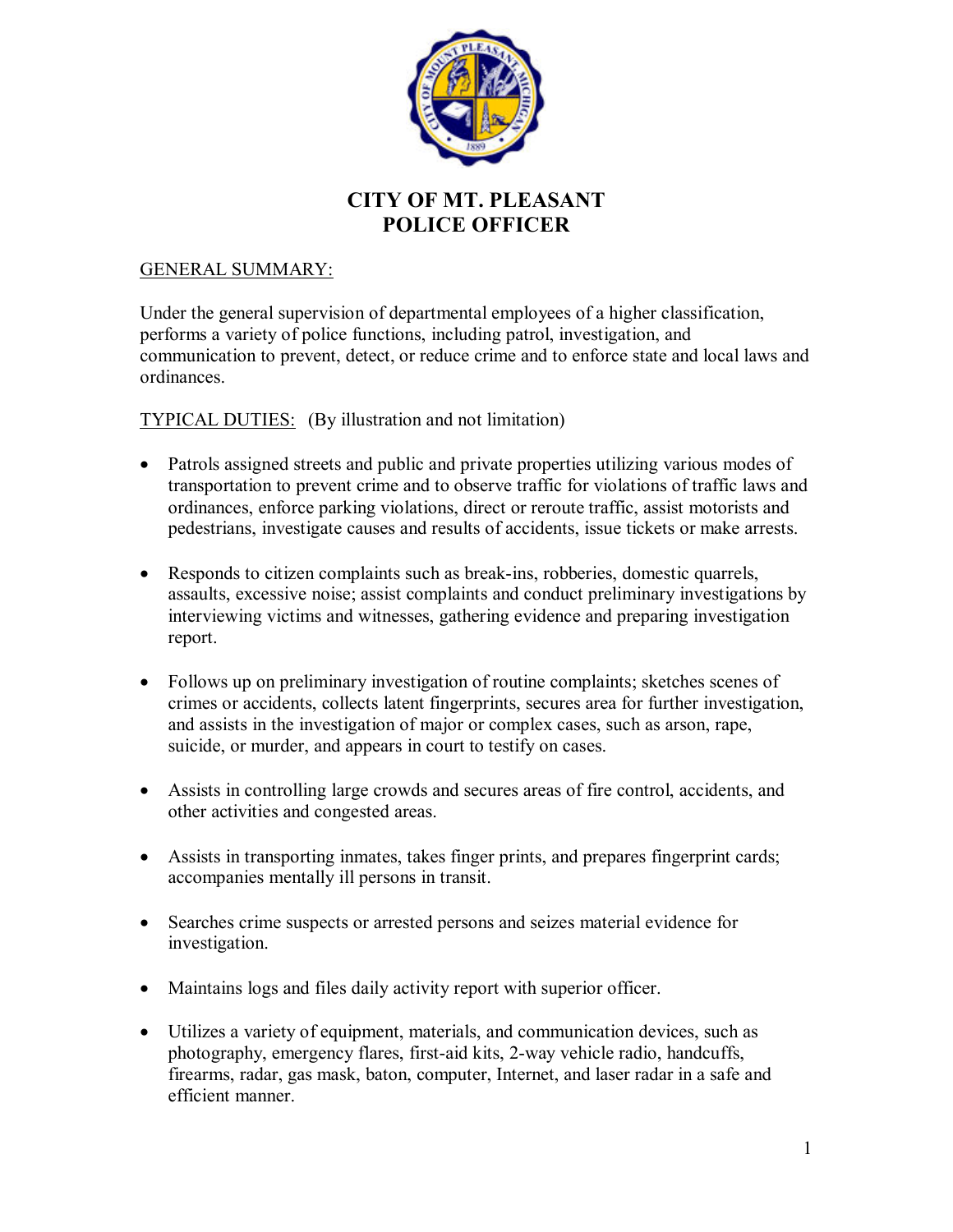# **CITY OF MT. PLEASANT POLICE OFFICER**

### (continued)

- Employee must demonstrate proficiency with a variety of weapons, including less than lethal weapons.
- Performs related work as requested.

#### MINIMUM REQUIREMENTS:

- Must meet the education and training requirement of the Michigan Council on Law Enforcement Standards (MCOLES), Employment Standards.
- Valid Michigan Operator's License and a safe driving record.
- Demonstrated abilities to independently and cooperatively plan, organize, prioritize, coordinate and evaluate multiple events and activities; and actively participate in the building and maintenance of successful work teams.
- Ability to effectively communicate, orally, and in writing with team members, colleagues, and the public regarding any aspect within the scope of responsibility; ability to establish and maintain partnerships and positive working relationships with the public, non-profit and government agencies, the business community and other employees; ability to effectively understand and follow oral and written instructions; and possession of a successful history of using proven problem solving techniques to resolve issues and conflict inside and outside the department.

#### PHYSICAL/MENTAL DEMANDS AND WORK ENVIRONMENT:

The physical demands described here are representative of those that must be met by an employee to successfully perform the essential functions of this job. Reasonable accommodations may be made to enable individuals with disabilities to perform the essential functions.

While performing the duties of this job, the employee is regularly required to walk, stand; use hands to manipulate, handle, or feel; reach with hands and arms; climb or balance; stoop, kneel, crouch, or crawl; write, talk, hear and effectively communicate; and taste or smell. The employee must have the ability to respond from a period of inactivity to full physical exertion and mental performance within seconds and the proven ability to work at all heights. The employee frequently is required to walk, lift, carry, and/or move up to up to 150 pounds. Specific vision abilities required by this job include close vision, distance vision, color vision, peripheral vision, depth perception, and ability to adjust focus through natural or corrected vision. Must possess the ability to drive self when on patrol, under all weather conditions, at high speeds, to attend meetings/training sessions and accident scenes; analyze, reason, supervise, evaluate, organize and handle the mental and physical stress associated with general law enforcement and accident scenes.